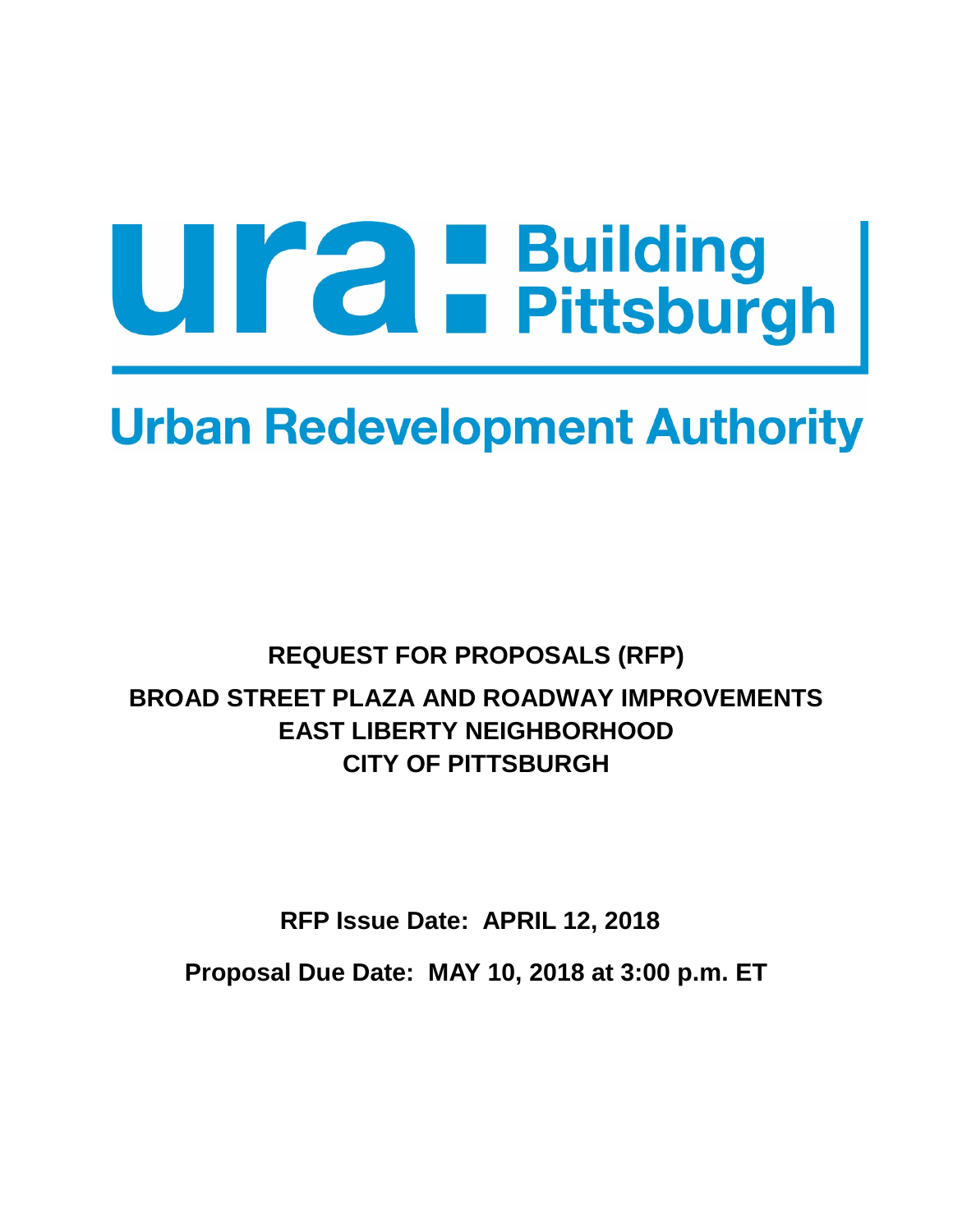#### **Broad Street Plaza and Roadway Improvements Request for Proposals (RFP)**

#### I. **GENERAL**

The Urban Redevelopment Authority of Pittsburgh (URA) will retain an engineering consultant (Consultant) to design a public plaza and roadway improvements in the East Liberty neighborhood of the City of Pittsburgh (City).

The URA is the owner of a .35-acre parcel at the corner of Broad Street and N. Highland Avenue. The URA would like to redevelop this underutilized property into a public asset that will benefit residents, new and existing businesses, and visitors in exemplary ways. Located in the heart of East Liberty, this site has the potential to become a dynamic public plaza that enhances the business district experience through attractive open space and public gathering opportunities.

The property is bounded by Broad Street to the south. Broad Street is currently one-way and the traffic lanes are undefined. This project will make improvements to Broad Street, converting it to two-way and potentially integrating it into the plaza design aesthetics.

The URA will select a Consultant to work with the URA, East Liberty Community groups, the City's Department of Public Works (DPW) and the City's Department of Mobility and Infrastructure (DOMI) to provide engineering services for the development of a new public plaza and Broad Street roadway improvements. The new plaza is intended to become a City-owned asset and improvements to Broad Street are within the City's right-of-way. Engineering of improvements will need to meet DPW and DOMI standards for design, specifications, furnishings, and maintenance. The Consultant will be responsible for securing all City approvals for the project, as well as Pittsburgh Water and Sewer Authority (PWSA) approvals.

The URA has adopted a goal of 18% minority participation and 7% women's participation in its contract work and wishes to achieve this level of significant MWBE participation in its professional services contracts. To that end, majority Consultants are encouraged to team with, subcontract, and/or joint venture with certified minority and women-owned firms.

#### **II. SCHEDULE**

Selection of the Consultant is expected by June 2018. It is anticipated that the Consultant will begin design of the public improvement work in July 2018. The public improvements designed by the Consultant will be constructed under one contract. The URA will expect the Consultant to obtain approvals and prepare construction bid documents for bid in Spring 2019.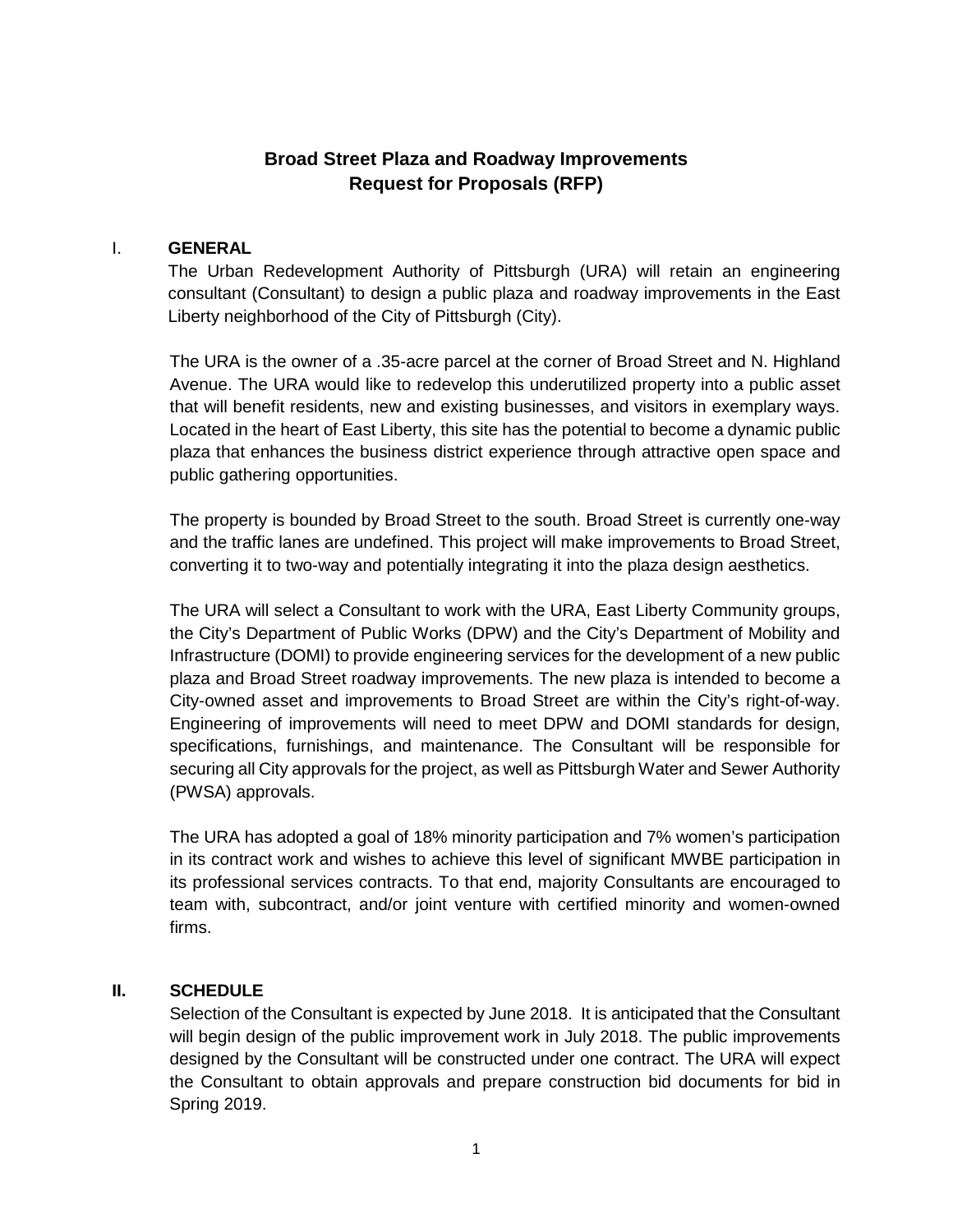#### **III. SCOPE OF ENGINEERING SERVICES**

The selected Consultant will be required to produce contract documents (drawings and specifications) for public bidding. The Consultant will be responsible for all data collection, review, field survey, and coordination with public and private agencies and utilities. Review of the design is anticipated to be performed by the URA, DPW, DOMI, and PWSA.

The following is a detailed scope of the required engineering services:

#### **Services for the Design of Public Improvements**

#### **1. Field Survey**

A survey is attached as Exhibit A. The Consultant shall verify and provide any updates to the survey necessary to complete the scope of work.

#### **2. Utilities**

Perform a complete utility investigation for the project. The investigation shall include location and ownership status of utilities which exist on the site and adjacent to the site.

#### **3. Meetings**

The Consultant shall participate in a range of meetings throughout the design period to secure community support for the project, as well as the necessary design approvals. Expected meetings include but are not limited to:

- Preliminary site meeting with project partners including the URA, DPW, DOMI, East Liberty Chamber (Chamber) and East Liberty Development Inc. (ELDI)
- Three meetings with project partners to present improvement plans, one at 50% schematic design, one at 50% design development, and one at 50% construction documents
- Three public meetings, charrettes or other engagement activities to present the improvement plans, one at 75% schematic design, one at 75% design development, and one at 75% construction documents
- Regular progress meetings with URA personnel as needed. Minimum two per phase for a total of six
- Design review meetings with DPW, DOMI, Zoning and PWSA necessary to secure approvals for the project
- Support of the project during the construction phase, including attendance at bi-weekly construction meetings as required: The construction meetings should be included in the 'Services During Construction' price total.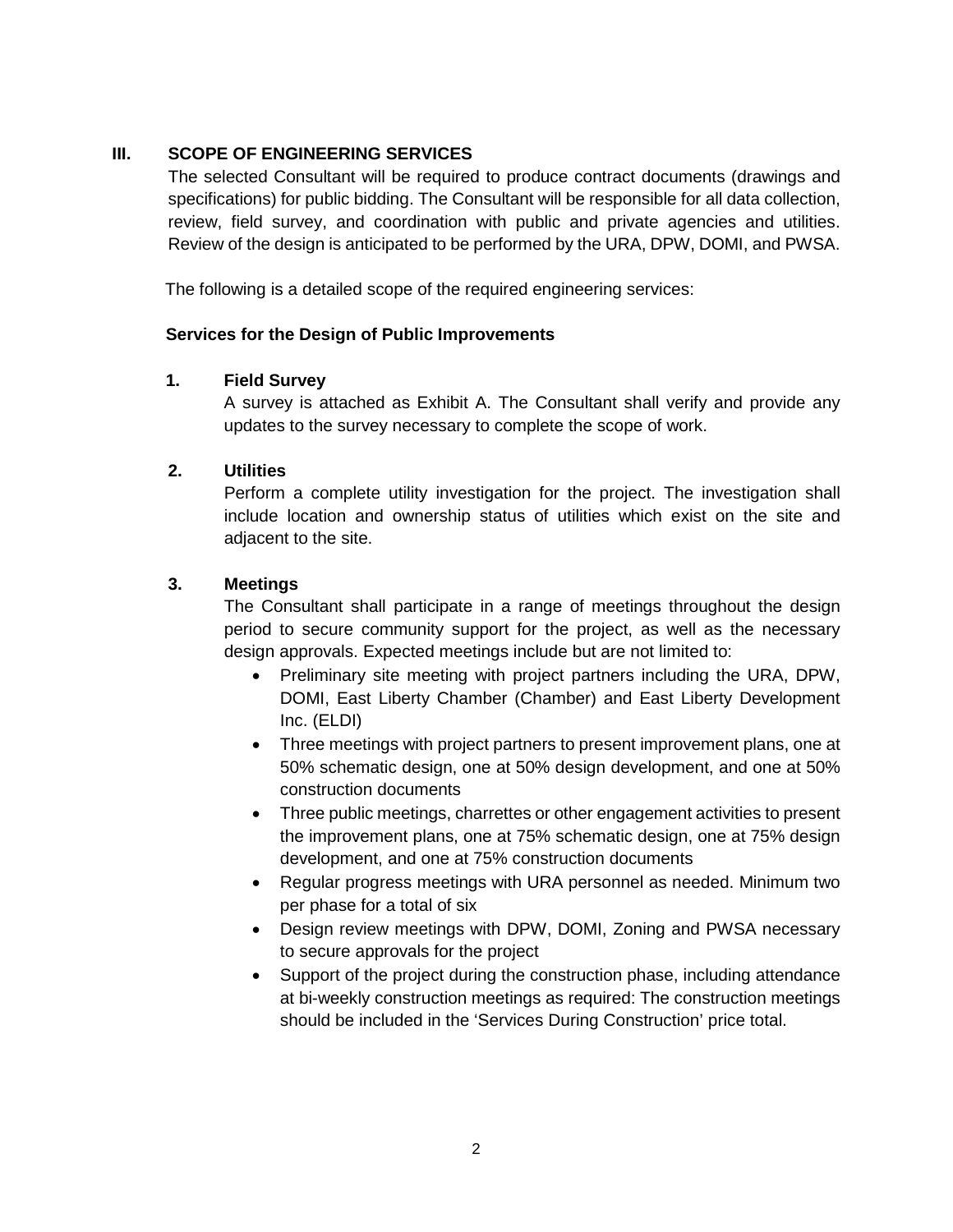#### **4. Schematic Design**

- Perform design services and attend regular coordination meetings as needed. Minimum two during schematic design.
- Review existing conditions and community planning documents.
- Illustrate at least two conceptual designs of the future public plaza and Broadway Street improvements.
- Share conceptual design drawings with the public and project partners for comments and review.
- Incorporate comments and develop an updated conceptual plan prior to proceeding with design development.

#### **5. Design Development**

- Perform design services and attend regular coordination meetings as needed; Minimum two during design development.
- Prepare developed designs for the plaza and Broad Street improvements, including but not limited to preliminary:
	- o Grading plans to accommodate the construction of public improvements
	- o Landscaping and materials plan
	- o Site amenities
	- o Plaza and street lighting design
- Prepare an illustrative site plan and one perspective rendering for public meeting, marketing and fundraising purposes.
- Share design development drawings with the public and project partners for comments and review.
- Prepare application and submit design for conceptual review by Art Commission and/or any other reviews required by Zoning.
- Submit design development drawings and cost estimates to the URA for comments and review, and incorporate all revisions.
- Prepare preliminary maintenance plan and budget for the plaza.

#### **6. Subdivision Plan**

If required, the Consultant is responsible for the preparation of a subdivision plan including the preparation of a plan of lots for the publicly-owned portion of the site and right-of-way plans for the proposed improvements to Broad Street.

#### **7. Construction Documents**

- Perform design services and attend regular coordination meetings as needed to enable the URA to publicly bid and award the project. Minimum three during the construction documents phase.
- Consultant shall perform all work necessary to obtain required permits to construct the project. Permit fees are reimbursable.
- Prepare final construction documentation (drawings and specifications) for the plaza and Broad Street improvements, including but not limited to final: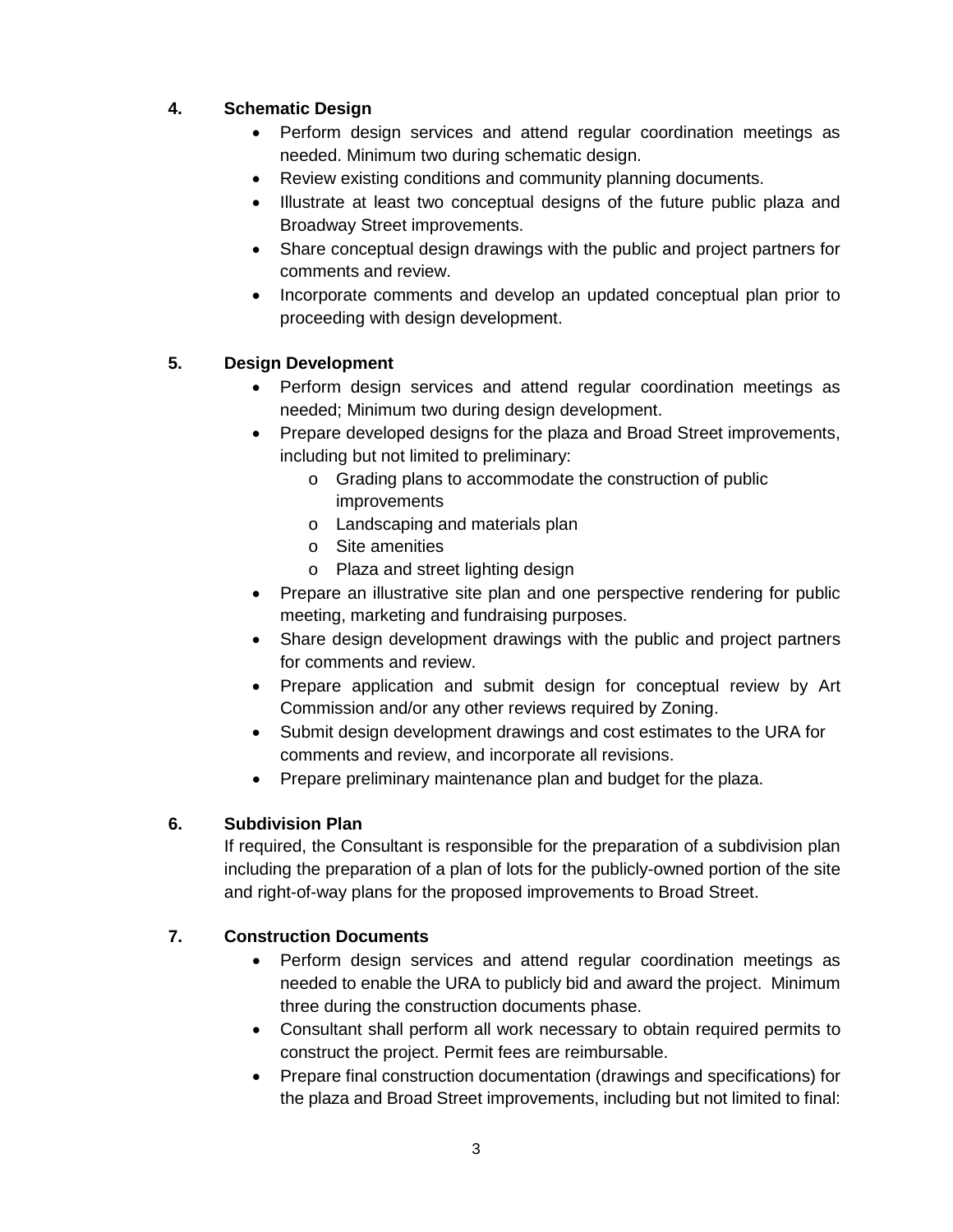- o Final grading plan with 1-foot contours. Grades will be established on the paved areas including the curbs at critical sidewalk areas
- o Landscaping and materials plan
- o Amenities such as benches, trash receptacles, bike racks, drinking fountains, park signage, etc. Site furnishings must conform to DPW standards
- o Utility engineering; The Consultant is responsible for coordination with utility companies.
- o Plaza and street lighting design, including photometric layout, foundation, conduit and wiring layouts, and service point locations as needed
- o Prepare pavement marking, signage and traffic signal plans as required by the City, if necessary.
- Update illustrative site plan and one perspective rendering for public meeting, marketing and fundraising purposes as necessary.
- Prepare application and submit design for final review by Art Commission and/or any other reviews required by Zoning.
- Submit 60% and 90% complete design package for URA, DOMI, and DPW comments and approvals, and incorporate all revisions. Submittals must meet the standards for all municipal agencies reviewing the work. Files must be submitted in both hard copy and digital (PDF) format.
- Prepare storm-water and Tap-In plans as required by PWSA if necessary.
- Prepare final construction cost estimate.
- Prepare operation and maintenance manual for the plaza.
- Contract technical specifications and special conditions shall be prepared in accordance with URA standards.
- Prepare a distribution of contract time schedule for URA's use in determining construction completion time and enforcement of liquidated damages clause for the construction contract.
- Submit one hard copy and one digital (PDF) copy on CD ROM of bid documents (plans and specifications) prior to advertisement to the URA.
- Attend pre-bid meeting, prepare and distribute meeting minutes, and prepare any required addenda.

#### **8. Pre-Construction Services**

- Review bids, prepare bid tabulation and make recommendations regarding award of the contract.
- Attend pre-construction meeting, give technical presentation and prepare meeting minutes.

#### **9. Services During Construction**

- Review shop drawings.
- Attend bi-weekly construction progress meetings as required.
- Provide responses to Requests for Information (RFI) from the contractor.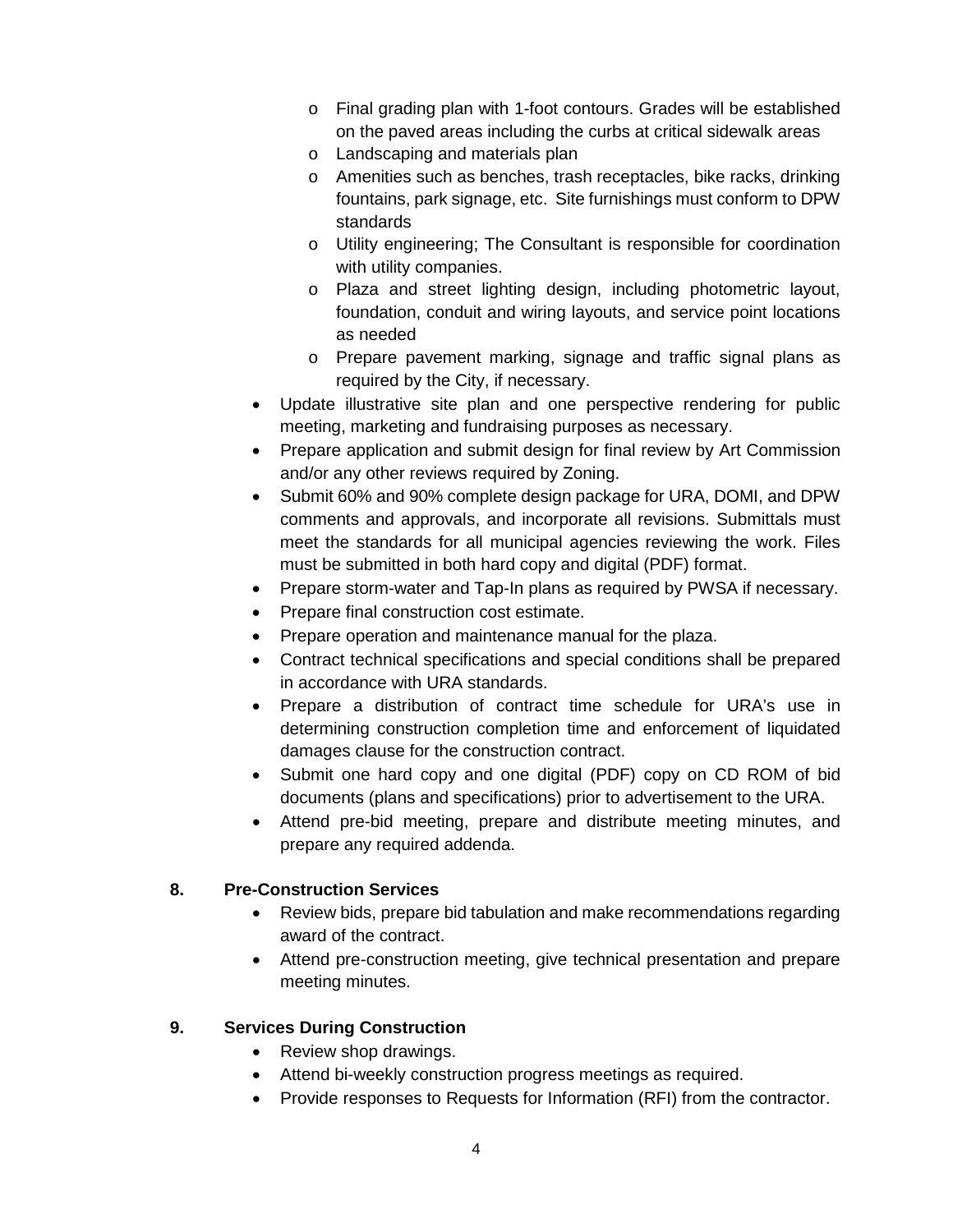- Provide design solutions to address problems and respond to contractor RFIs that are identified during construction.
- Prepare final as-built field survey to record final roadway elevations, top of curb, inverts of inlets, manholes and the like, and record this information on the final as-built mylar drawings. The Consultant will also record other information on the as-built mylars as provided by the URA's construction monitoring firm (to be selected at a future date) as required.

#### **IV. PROPOSAL REQUIREMENTS**

The Consultant shall submit a proposal that includes a technical section and a fee section, bound within one document.

The **Technical Proposal** shall address the following specific issues:

- 1. A written narrative description of the Consultant's plan for managing the project including tasks to be performed by subconsultants; Include Consultant and subconsultant experience with similar type projects and key staff resumes.
- 2. Experience with similar projects, public planning processes and experience working with the City and PWSA is essential to the project. Provide a detailed explanation of prior experience.
- 3. A Bar Diagram Project Schedule indicating the projected duration of the major tasks and subtasks identified in the scope of work shall be included.
- 4. A discussion about the Consultant's current work load and availability of staff to deliver this project on schedule shall be included.
- 5. Minority and Women-Owned Business Participation Indicate how your firm would propose to incorporate minority and women-owned business (MWBE) participation into this project.

The URA is committed to providing equal employment opportunities to minorities and women and equal opportunities for business growth and development to minority and women entrepreneurs. To that end, the URA requires that all contractors and subcontractors performing work for the URA shall demonstrate a good faith effort to obtain the participation of minority and women business enterprises in the work to be performed for the URA and to employ minorities and women during performance of the work. It is the URA's objective to obtain minority and women's participation in its contracts with the goal being eighteen percent (18%) of the contract amount be expended for minority participation and seven percent (7%) of the contract amount be expended for women's participation. The URA promotes the full utilization of subcontracting activities to ensure a successful Minority and Women's Participation Plan.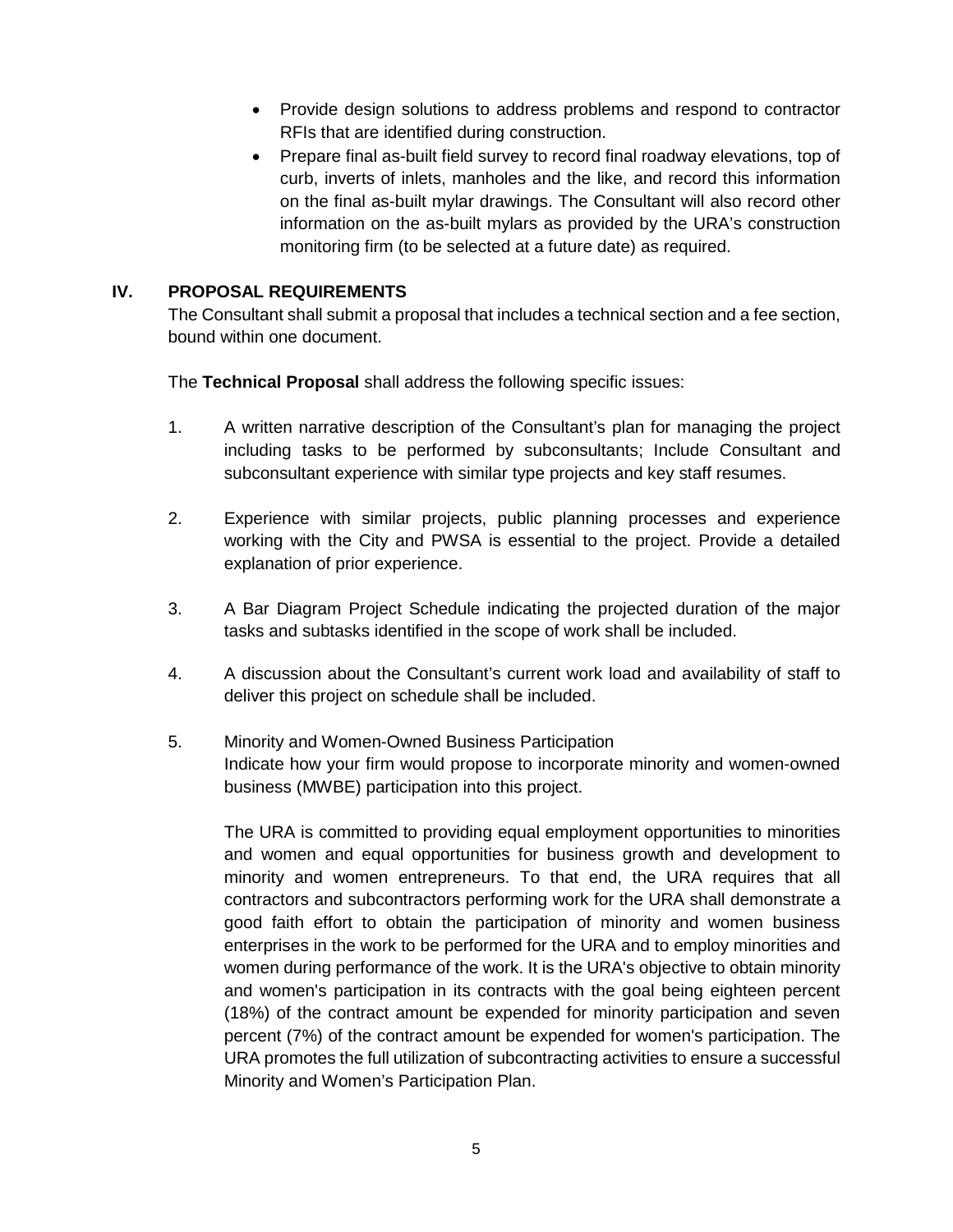The proposal package must include a Preliminary Minority and Women Business Enterprise Narrative detailing how the respondent plans to meet the URA's expressed MWBE participation goals for the project in the event the respondent is awarded the contract (the Plan Outline). The Plan Outline should be written on company letterhead and must include the following:

- A one- or two-page narrative summary detailing how the respondent plans to meet the 18 percent (18%) MBE goal and 7 percent (7%) WBE goal through the incorporation of MWBE firms on the project
- Potential scope areas where work can be subcontracted, along with any outreach efforts to ensure that MWBE firms are aware of the opportunity
- A list of any MWBE firms that will be included as a part of the team or invited to bid on work
- An expressed commitment to demonstrating a good faith effort to meet the URA's MWBE goals
- An expressed commitment to remain in communication with the URA's MWBE program officer in order to develop a finalized MWBE plan should the project be awarded
- Respondent(s) will be asked to develop a final MWBE Plan upon the awarding of a URA contract.

Any questions about MWBE requirements should be directed to Diamonte Walker, MWBE program officer, at (412) 255-6610 or mwbe@ura.org.

6. Sustainability

The URA is committed to fostering, encouraging and supporting sustainable development and green building practices to the maximum extent possible in the City of Pittsburgh. Issues of sustainable design and how green building practices can be incorporated into this project should be addressed in the proposal. The URA will be considering the design team's experience with sustainability and green infrastructure during the selection process.

The **Fee Proposal** shall identify the derivation of the total fee by indicating:

- 1. The level of effort in manhours for the various tasks and subtasks corresponding to the scope of services and the technical proposal
- 2. The job classifications and direct hourly rates applied to the work tasks
- 3. The total salary cost for the services
- 4. The proposed overhead factor to be applied to the salary cost with a detailed breakdown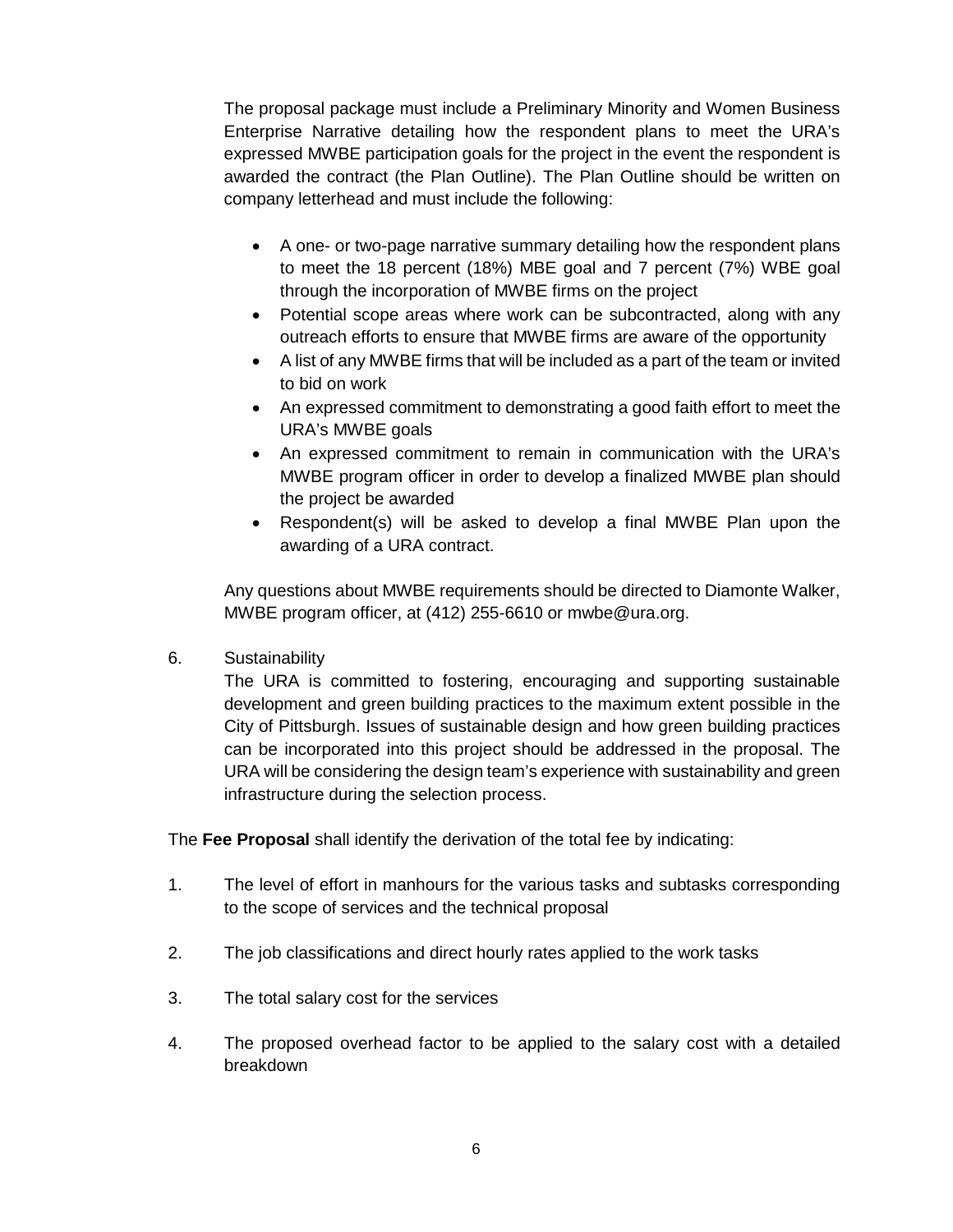- 5. The fee or percentage of profit proposed for the services
- 6. The completion of Exhibit B Calculation of Specific Rate Factor
- 7. The direct costs projected including subconsultant's fees for various services
- 8. Assumptions made in estimating time and costs
- 9. Include a master spreadsheet that includes total level of effort (manhours) for each task. The spreadsheet shall list employee name, job classification, projected hours, pay rates, overhead factors, direct costs and profit in separate columns. Prime subconsultants/subcontractors which make up your team must also be included in the master spreadsheet.
- 10. The completion of Exhibit C Cost Summary

#### **VI. CONSULTANT SELECTION CRITERIA**

Selection for this assignment will be made based on the following criteria:

- 1. The qualifications of the staff and subcontractors assigned to the project and their professional experience with similar type projects
- 2. Organization and management of the project including efficient staff utilization
- 3. The level of significant MBE/WBE participation
- 4. The quality of the narrative on sustainability and the experience of the project team in incorporating sustainability concepts in projects
- 5. Project design schedule and the teams perceived ability to meet the schedule
- 6. The fee proposal

#### **VII. PROPOSAL SUBMISSION AND PROCESSING**

Proposals must be submitted through Public Purchase. Three (3) hard copies of the proposal must also be submitted.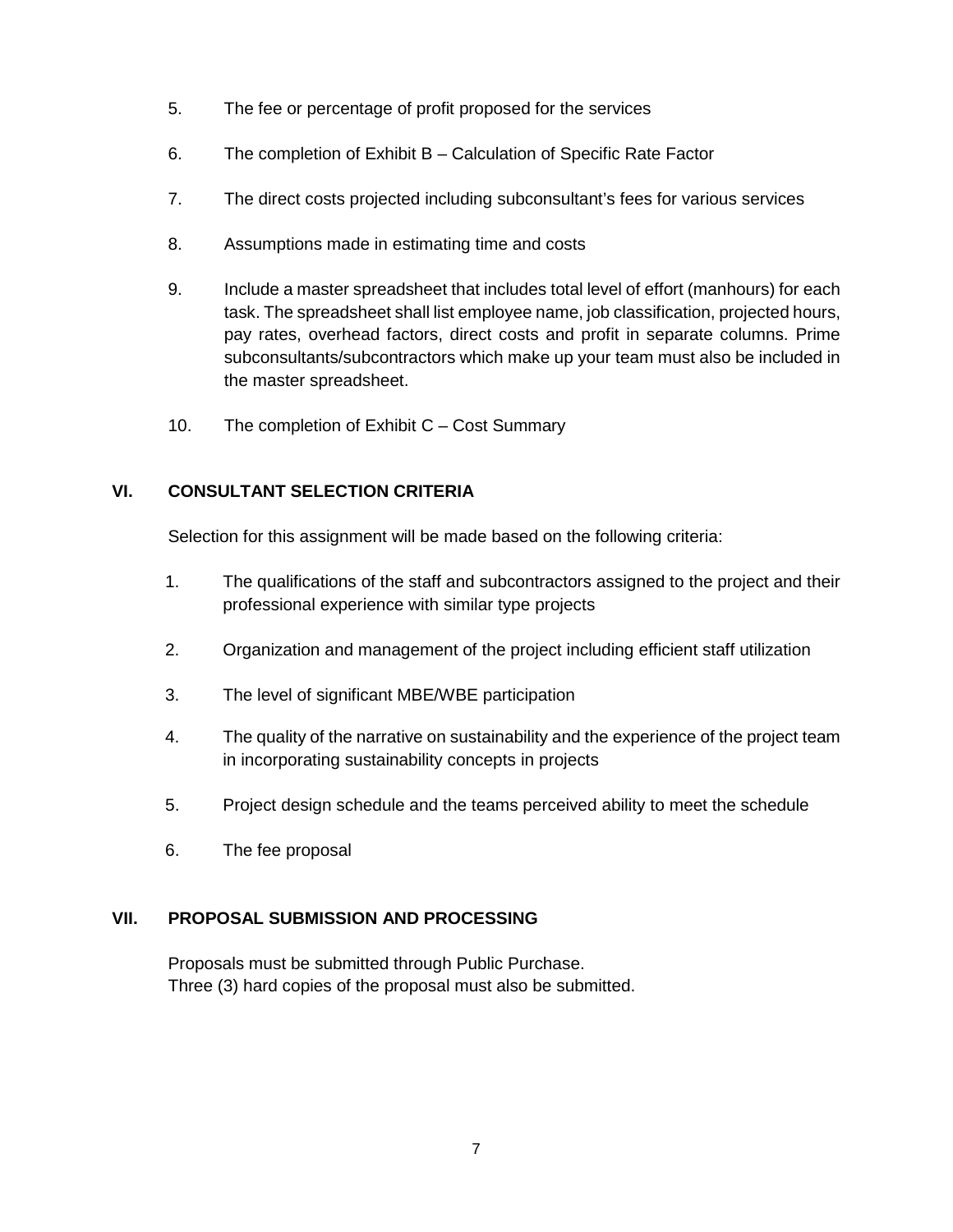Hard copy proposals are to be submitted to:

#### **Martin Kaminski Director of Engineering and Construction Urban Redevelopment Authority of Pittsburgh 200 Ross Street, 11th Floor Pittsburgh, PA 15219**

no later than 3:00 p.m., ET prevailing time on May 10, 2018. Proposals will not be returned.

All questions regarding this RFP should be submitted, and will be answered, through the Public Purchase platform. Both the question and corresponding answer will be visible and available to anyone registered on the site who reviews this opportunity. Please see Exhibit D for instructions on how to register on publicpurchase.com.

It is anticipated that interviews, if needed, of select top-ranked firms will be scheduled for the afternoon of May 22, 2018 and that the selected firm will be notified in May 31, 2018.

#### **X. LEGAL INFORMATION**

Responses to the RFP will be evaluated by a selection committee. The selected respondent(s) will be chosen based on the selection criteria listed above. The URA reserves the right to verify the accuracy of all information submitted.

One or more respondents may be asked to meet with the selection committee in a formal interview process.

The URA shall be the sole judge as to which respondent(s) meet the selection criteria. The URA reserves the right, in its sole discretion, to reject any or all responses received, to waive any submission requirements contained within this RFP, and to waive any irregularities in any submitted response.

By responding to this RFP, proposers acknowledge that the URA has no liability to any individual or entity related to this RFP or any proposal and/or the URA's use or nonuse of any such proposal.

#### **XI. NONDISCRIMINATION**

The proposer, for itself and its employees, contractors, and primary subcontractors, agrees not to discriminate, whether in employment, contracting or otherwise, in violation of any federal, state, or local law and/or on the basis of sexual orientation, gender identity, and/or gender expression.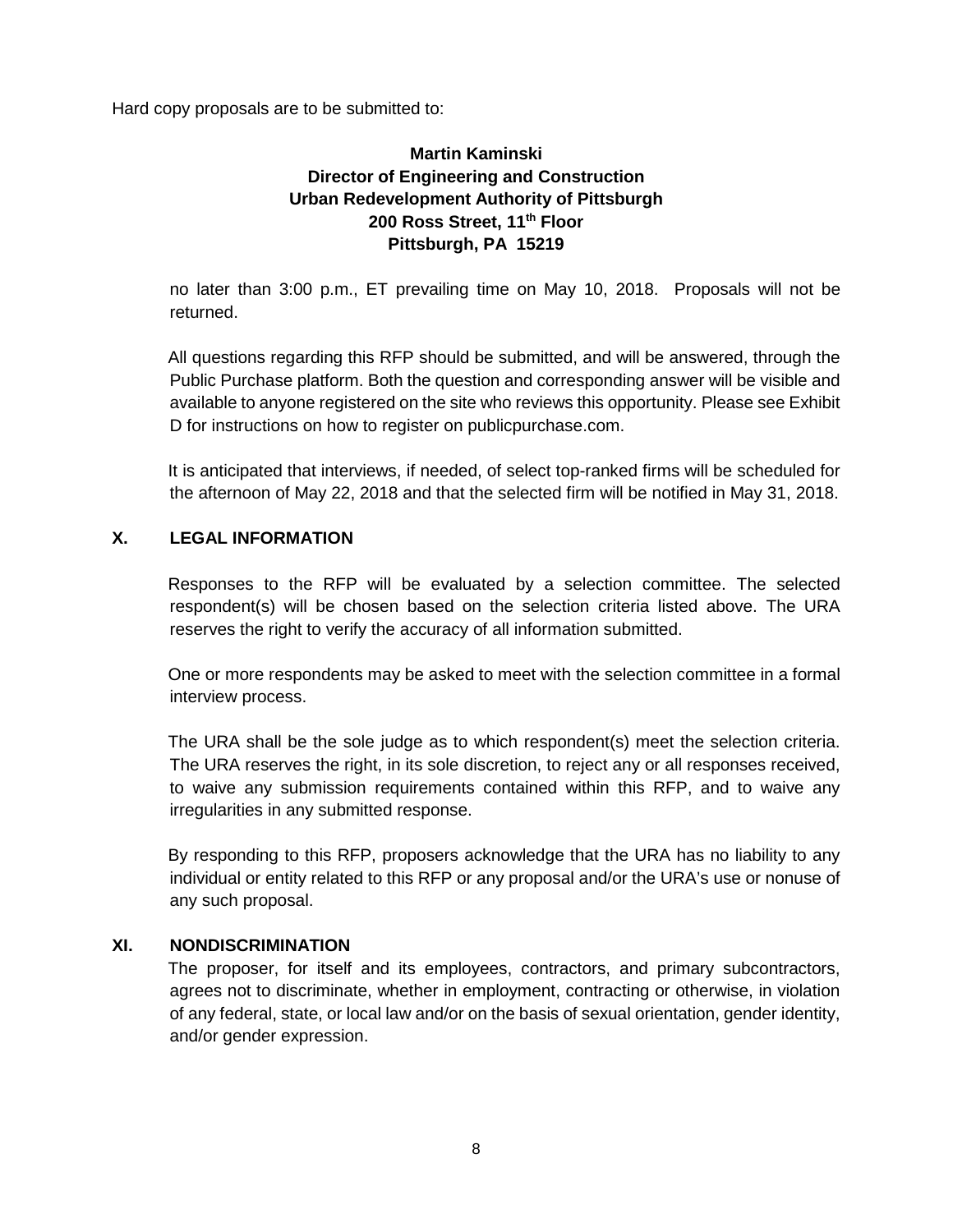

![](_page_9_Picture_3.jpeg)

![](_page_9_Picture_4.jpeg)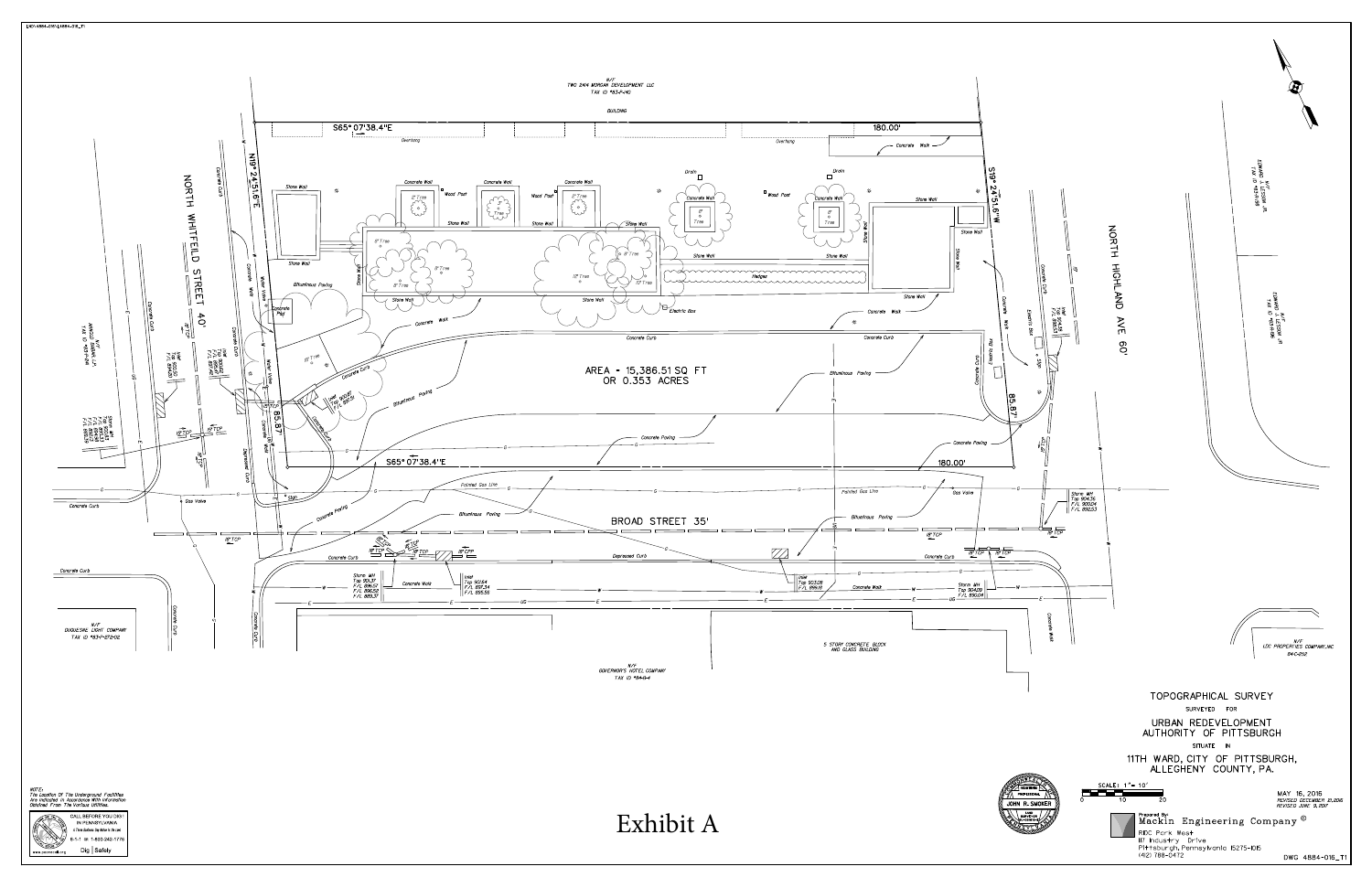#### **EXHIBIT B – CALCULATION OF SPECIFIC RATE FACTOR BROAD STREET PLAZA AND ROADWAY IMPROVEMENTS URA OF PITTSBURGH**

OVERHEAD FACTOR \_\_\_\_\_\_\_\_\_\_\_\_\_\_\_\_\_\_\_\_\_\_\_\_\_\_\_\_\_\_\_\_\_\_\_\_\_\_\_\_\_\_\_\_

PROFIT \_\_\_\_\_\_\_\_\_\_\_\_\_\_\_\_\_\_\_\_\_\_\_\_\_\_\_\_\_\_\_\_\_\_\_\_\_\_\_\_\_\_\_\_

DEMONSTRATE THE DERIVATION OF THE SPECIFIC RATE FACTOR BELOW:

| <b>Direct Payroll</b>       |  |
|-----------------------------|--|
| Indirect Payroll (Overhead) |  |
| Subtotal                    |  |
| Profit (show calculation)   |  |
| Specific Rate Factor        |  |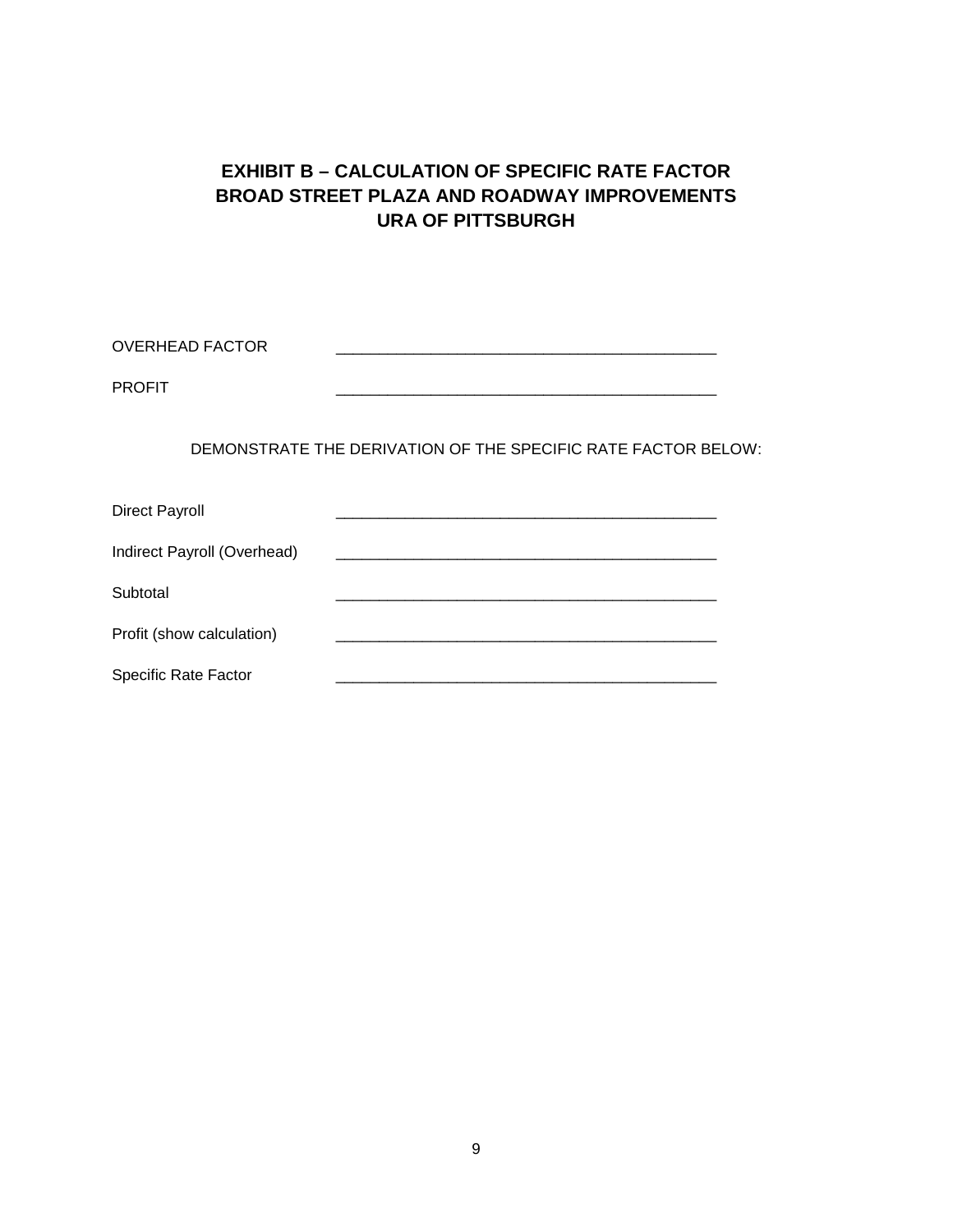#### **EXHIBIT C – COST SUMMARY BROAD STREET PLAZA AND ROADWAY IMPROVEMENTS URA OF PITTSBURGH**

| <b>TASK</b> |                                                                       | <b>COST</b> |
|-------------|-----------------------------------------------------------------------|-------------|
|             |                                                                       |             |
| 1.          | <b>FIELD SURVEY</b>                                                   |             |
| 2.          | <b>UTILITIES</b>                                                      |             |
| 3.          | <b>MEETINGS</b><br>(NOT INCLUDING THOSE REQUIRED DURING CONSTRUCTION) |             |
| 4.          | <b>PRELIMINARY DESIGN</b>                                             |             |
| 5.          | <b>SCHEMATIC DESIGN</b>                                               |             |
| 6.          | <b>SUBDIVISION PLAN</b>                                               |             |
| 7.          | <b>FINAL DESIGN</b>                                                   |             |
| 8.          | PRE-CONSTRUCTION SERVICES                                             |             |
| 9.          | SERVICES DURING CONSTRUCTION<br>(INCLUDING CONSTRUCTION MEETINGS)     |             |
|             | <b>TOTAL</b>                                                          |             |

COMPANY: \_\_\_\_\_\_\_\_\_\_\_\_\_\_\_\_\_\_\_\_\_\_\_\_\_\_\_\_\_\_\_\_\_\_\_\_\_\_\_\_\_\_\_\_\_\_\_\_\_\_\_\_\_\_\_\_\_\_\_

Note: Proposal shall include backup cost and manpower tables summaries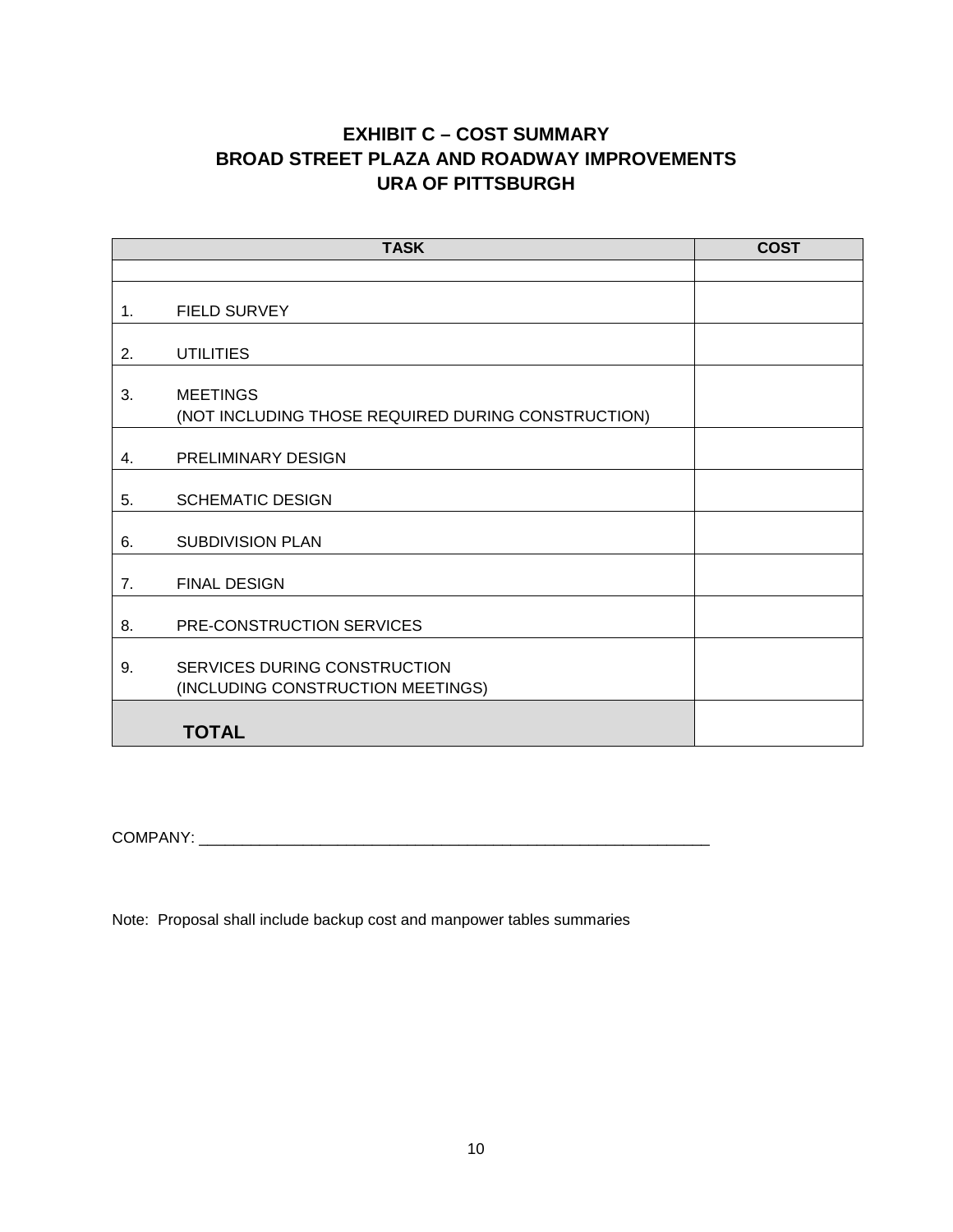#### **Exhibit D**

#### Instructions for Registering on Public Purchase

The Urban Redevelopment Authority is now using Public Purchase, a web based eProcurement service, for the automatic notification and transmittal of bid solicitations at no charge to vendors. Effective March 1, 2018, all parties interested in bidding on opportunities at the URA must register with this new system. Requests for bid opportunities will no longer be distributed via the URA's Developers' List.

The two-step process requires registration with the Public Purchase web based eProcurement service and then a second step to register with the URA. If you are already registered with Public Purchase, then proceed directly to step 2.

#### **1. Register with Public Purchase:**

Use the link below to begin the registration process. It can take up to 24 hours for your account to become active. You will receive an email from [notices@publicpurchase.com](mailto:notices@publicpurchase.com) letting you know that your account has been activated. Be sure to add this email address to your contacts to avoid bid notification emails from going into your junk mail folder.

<https://www.publicpurchase.com/gems/register/vendor/register>

#### **2. Register with the Urban Redevelopment Authority:**

A. Once you have received your activation email from Public Purchase log into [www.publicpurchase.com](http://www.publicpurchase.com/) and accept the terms and conditions of use.

- B. Click on the "Tools" tab followed by the "Agencies" tab
- C. This will take you to the agency search page
	- In the agency name box, type in Urban Redevelopment
	- **EXEC** Leave the "new agency since" box blank
	- Make sure Registration Status says "ALL"
	- Click on "search" this will bring up the URA
	- To the far right, you will see "View" and "Register"
	- Click on the "Register" link to complete the vendor registration with the URA

Remember to select NAICS Commodity Codes that relate to your business so you can receive email notifications of future bid opportunities.

It is important that this second part of the registration is complete or you will not receive notifications of upcoming opportunities from the URA. It is your responsibility to keep the information up to date, particularly the contacts and email addresses. Please email Diamonte Walker at [dwalker@ura.org](mailto:dwalker@ura.org) if you encounter an issue setting up your registration.